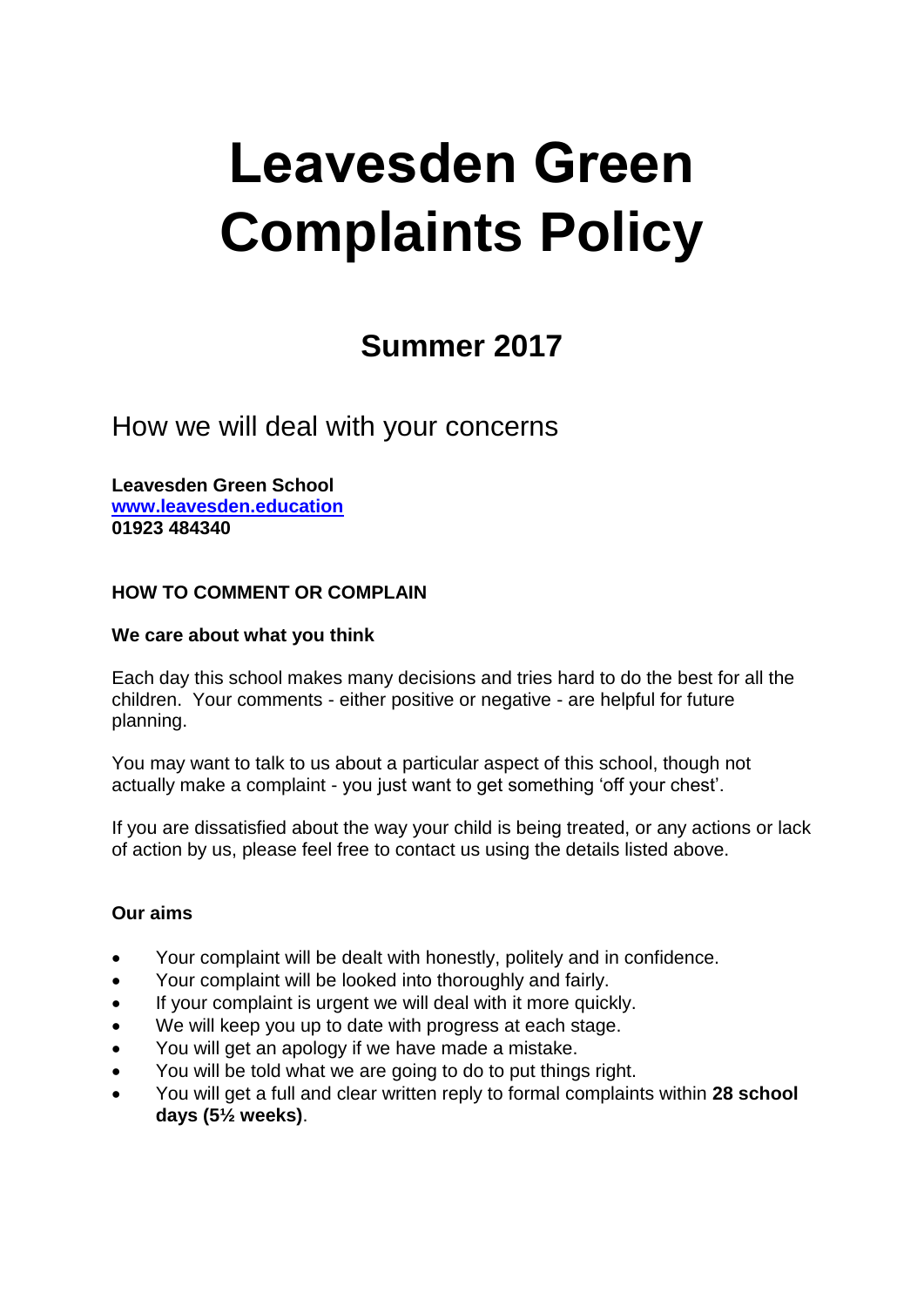## **Leavesden Green School**

www.leavesden.education info@leavesden.education Telephone: 01923 484340

#### **How to make a complaint**

#### **In the first instance – informal stage**

If you have a concern about anything we do, or if you wish to make a complaint, you can do this by telephone, in person or in writing (by letter or email). We hope that most complaints can be settled quickly and informally, either by putting matters right or by giving you an explanation. If there is something you are not happy about, or you don't understand why we are doing something in a particular way, please come in and discuss it with the class teacher or another appropriate member of staff, such as the Special Educational Needs Co-ordinator (SENCo) if it is about Special Needs.

We know that it can feel uncomfortable to question or challenge something, but if you don't tell us what is worrying you we cannot explain what we are doing or try to put it right. If the member of staff you speak to in the first instance is unable to attempt to resolve the matter, you should make an appointment with the Headteacher. You should be able to sort out your worries but sometimes this is not possible. In this case there is a next step.

#### **First - formal stage**

**Request a meeting with the Headteacher** who will investigate your complaint and aim to inform you of the outcome **within 10 school days (2 weeks)**.

If your first contact is with individual Governors, they will advise you to take up your concerns with the appropriate member of staff or Headteacher. A Governor should not be made aware of a potential complaint as they may be required to sit on a Panel in the event of a formal hearing (Stage Two) and should be impartial.

If your complaint is about the Headteacher, you should **write to the Chair of Governors**. If your child has a Statement of Special Educational Needs (SEN) or an Education, Health and Care Plan (EHCP) you might find it helpful to talk to our Special Educational Needs Co-ordinator (SENCo) or your child's named Special Needs Officer at the Local Authority. The SEND Information Advice and Support Service (SENDIASS – formerly Parent Partnership) may also be able to help you.

#### **Second - formal stage**

If you remain dissatisfied following Stage 1 and wish to take your complaint further, you will be asked to complete a form or write a letter addressed to the Chair of Governors. In the letter you should:

- Make it clear why you are complaining.
- Say who you have spoken to already.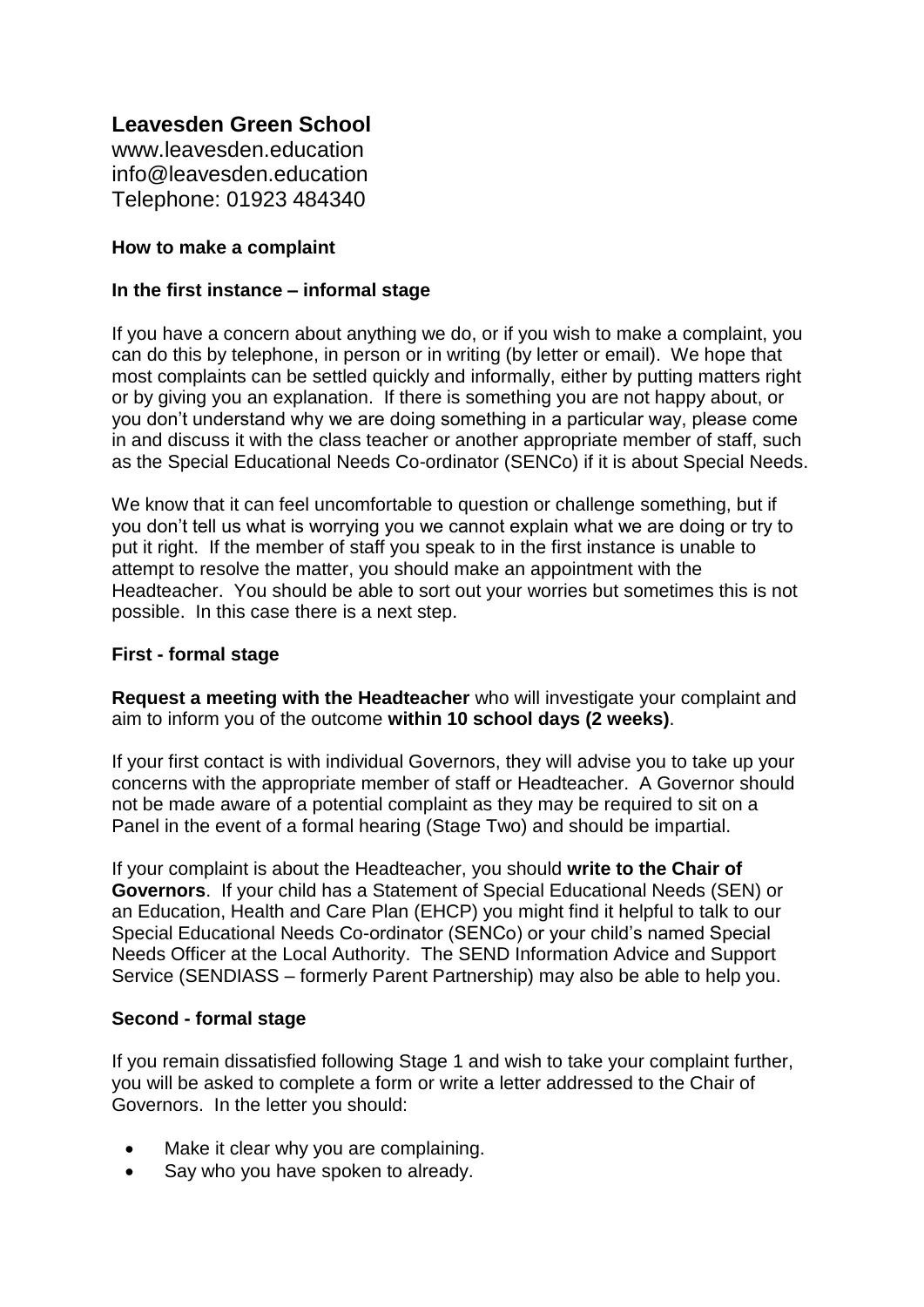Explain what you want to happen as a result of your complaint.

The Chair of Governors will arrange for your complaint to be considered and investigated under the arrangements approved by the Governing Body. This is likely to involve a Panel of Governors. If the Chair of Governors or another Governor has been involved in discussions to help settle the disagreement at Stage 1, s/he should arrange for another Governor to take charge of the investigation. The Governor in charge of investigating the complaint may ask to meet you to discuss your concerns.

You should make sure that the Governors' Complaint Panel is provided with any written information or evidence you intend to use in a formal hearing. You may bring a friend, representative or interpreter to any meeting if you wish. The Chair of the Panel may invite any person who may help establish the facts of the complaint. The Chair should tell you who this person is before the meeting. If any member of staff is required by the Governing Body to attend a meeting they will have the opportunity to be accompanied or represented as they wish. A member of staff named in a complaint may also choose to attend a meeting, even if not required to do so by the Governors. They may be represented. If this happens, we will inform you in advance.

When the Panel has fully investigated your complaint, the Chair of the Panel or the Governor in charge of the investigation will write to you to tell you the findings. These findings will be reported to the Governing Body. The Chair of Governors will then write to you confirming the outcome of your complaint and any agreed actions to be taken. Our Governing Body will aim to deal with your complaint **within 28 school days (5½ weeks)**.

#### **Further recourse**

Most complaints are resolved by this process. Should your complaint not be resolved, your further options are as follows:

You can complain to the Secretary of State at the Department for Education:

The Secretary of State Department for Education Sanctuary Buildings Great Smith Street London SW1P 3BT Website: [www.education.gov.uk](http://www.education.gov.uk/) Telephone: 0370 000 2288

In the case of complaints about **Special Educational Needs provision**, you may complain further to the Local Authority. This should be done by writing to the Children's Services Complaints Manager.

It should be noted however that if you wish to pursue this route, you must do so within **20 working days (4 weeks)** of receiving the written outcome of the hearing